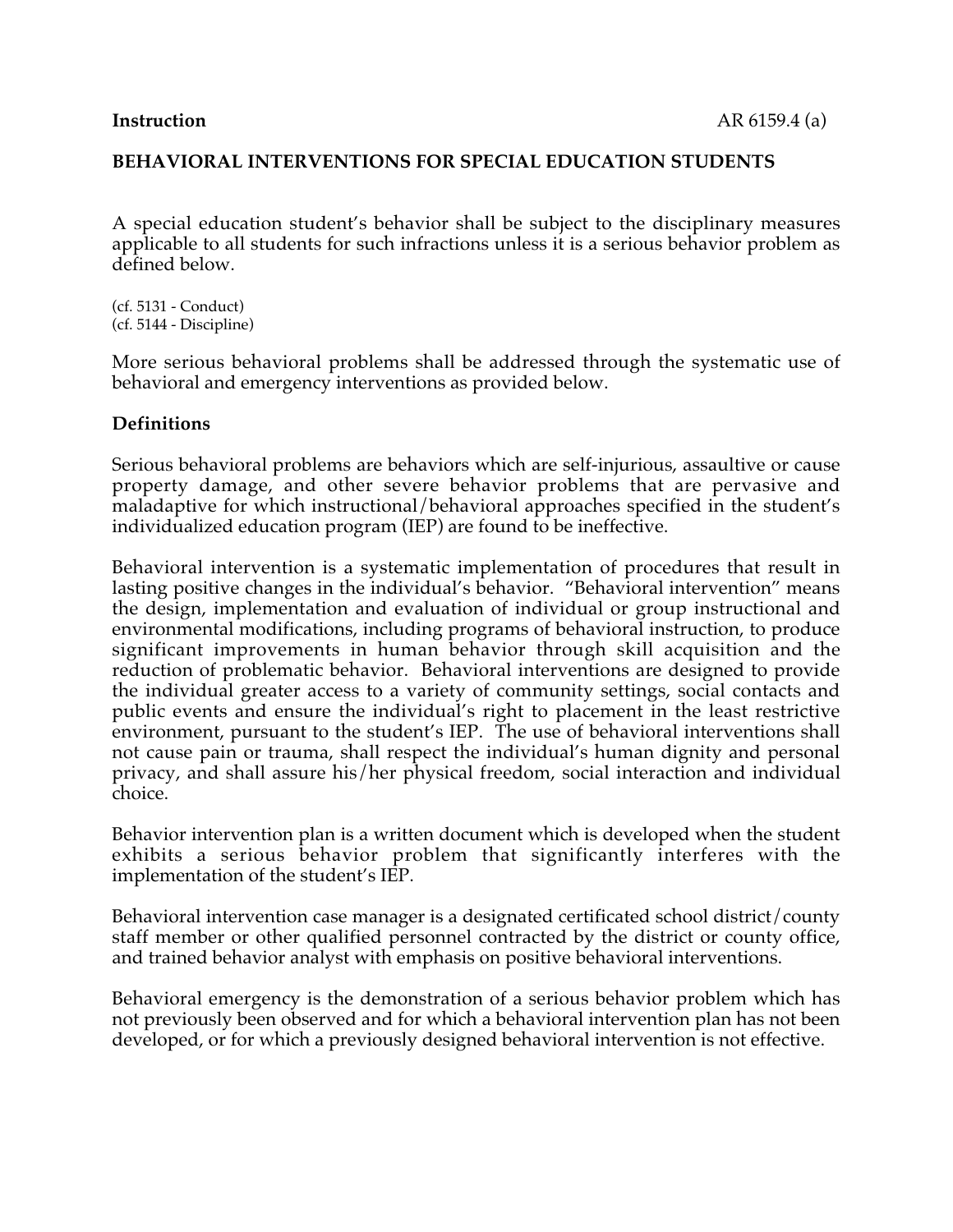#### **Functional Analysis Assessment**

When a special education student's serious behavioral problem significantly interferes with implementing the goals and objectives of his/her IEP, the student's IEP team shall determine whether the instructional/behavioral approaches specified in the student's IEP have proven ineffective. If the IEP team finds that these approaches have been ineffective, a functional analysis assessment shall be conducted.

(cf. 6159 - Individualized Education Program)

Before a functional analysis assessment begins, parent/guardians shall be notified and consent obtained pursuant to Education Code 56321. No such assessment shall preclude a parent/guardian from requesting a functional analysis assessment on the basis of language and speech disorders or specific learning disabilities.

(cf. 6159.1 - Procedural Safeguards and Complaints for Special Education)

The functional analysis assessment shall be conducted by, or be under the supervision of, a person with documented training in behavior analysis with an emphasis on positive behavioral interventions. This staff shall:

- 1. Observe the targeted inappropriate behavior, its frequency, duration and intensity.
- 2. Observe events immediately preceding the behavior.
- 3. Observe the consequences of the behavior to determine the purpose it serves for the student.
- 4. Analyze the environment in which the behavior most frequently occurs.
- 5. Analyze records for medical and health factors which may influence behavior.
- 6. Review the history of the behavior, including the effectiveness of interventions used in the past.

The parent/guardian shall receive a complete written report of the assessment. The report shall include:

- 1. A description of the nature and severity of the targeted behavior(s) in objective and measurable terms.
- 2. A description of the targeted behavior that includes baseline data and an analysis of the antecedents and consequences that maintain the behavior and a functional analysis of the behavior across all appropriate settings in which it occurs.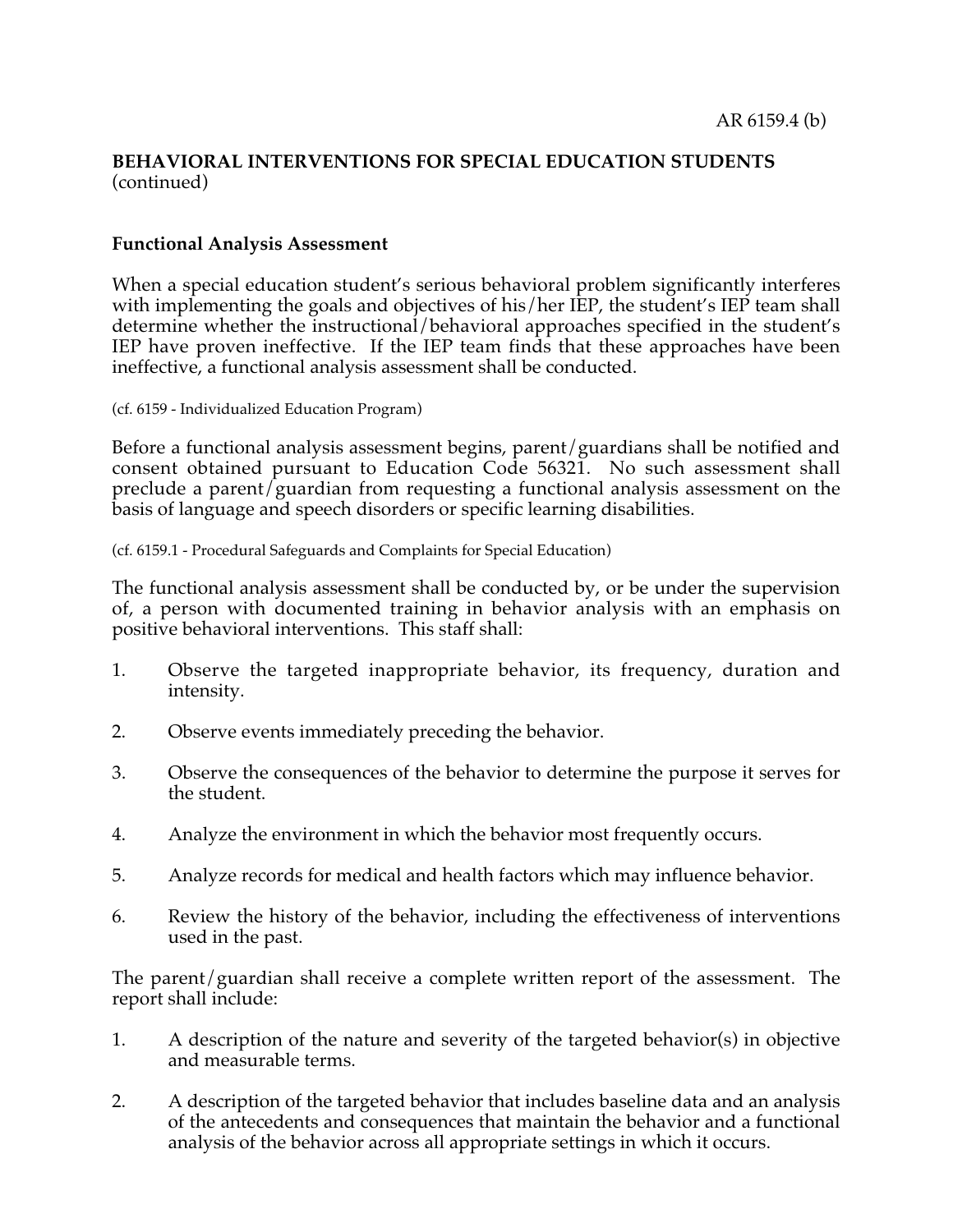- 3. A description of the rate of alternative behaviors, their antecedents and consequences.
- 4. A proposed behavioral intervention plan for consideration by the IEP team.

Within 10 business days after removing a student for more than 10 school days in a school year or commencing a removal that constitutes a change in placement, the district shall implement a behavioral intervention plan in accordance with 34 CFR 300.520, Board policy and administrative regulation.

#### (cf. 5144.2 - Suspension and Expulsion/Due Process (Students with Disabilities)

Based on the functional assessment, the IEP team shall meet to determine whether a behavioral intervention plan is needed. If such a plan is needed, the IEP team shall be expanded to include a behavioral intervention case manager, qualified staff knowledgeable of the student's health needs, and others with expertise as deemed necessary by the parent/guardian, district or Special Education Local Plan Area (SELPA). This team shall develop a written behavioral intervention plan which includes:

- 1. A summary of relevant and determinative information gathered from the functional analysis assessment.
- 2. An objective and measurable description of the targeted maladaptive behavior(s) and replacement positive behavior( $\overline{s}$ ).
- 3. The student's goals and objectives specific to the behavioral intervention plan.
- 4. A detailed description of interventions to be used and the circumstances for their use.
- 5. Specific schedules for recording the frequency of intervention use and the frequently of the targeted and replacement behaviors, including specific criteria for discontinuing an intervention for lack of effectiveness or replacing it with a specified and identified alternative.
- 6. Criteria by which the procedure will be faded or phased-out, or less intense/restrictive intervention schedules or techniques that will be used.
- 7. Those behavioral interventions which will be used in the home, residential facility, work site or other noneducational settings.
- 8. Specific dates when the IEP team will periodically review the efficacy of the program.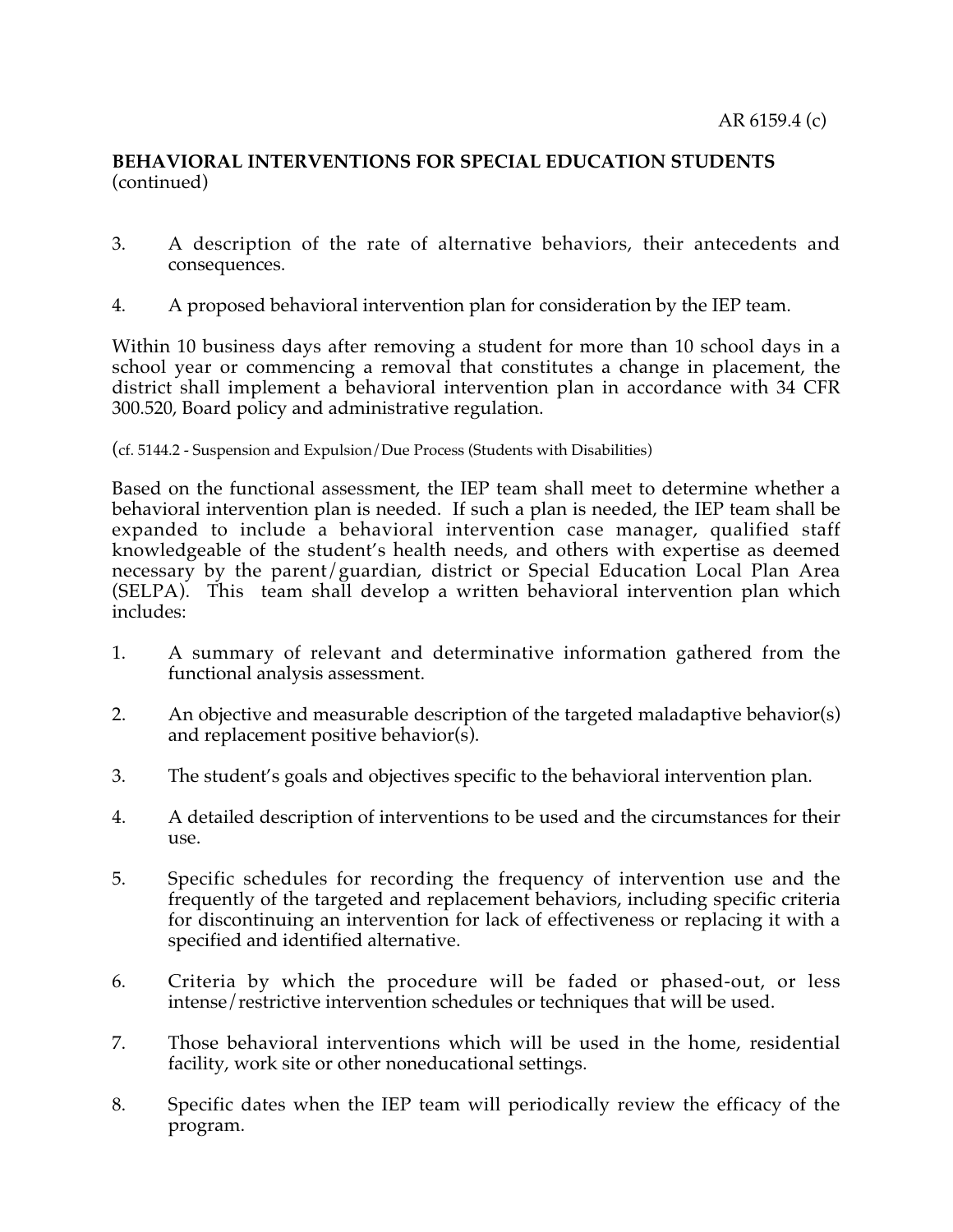9. The frequency of the consultation to be provided by the behavioral intervention case manager to the staff and parents/guardians who are responsible for implementing the plan.

Based on the results of the functional analysis assessment, interventions specified in the plan may include:

- 1. Altering the identified antecedent event to prevent the occurrence of the behavior.
- 2. Teaching the student alternative behaviors that produce the same consequences as the inappropriate behavior.
- 3. Teaching the student adaptive behaviors which ameliorate negative conditions that promote the display of inappropriate behaviors.
- 4. Manipulating the consequences for the display of inappropriate behaviors and alternative, acceptable behaviors, so that the alternative behaviors more effectively produce desired outcomes.

Acceptable responses to targeted behavior may include, but are not limited to, one or more of the following:

- 1. The behavior is ignored, but not the student.
- 2. The student is verbally or verbally and physically redirected to an activity.
- 3. The student is provided with feedback.
- 4. The message of the behavior is acknowledged.
- 5. A brief physical prompt is provided to interrupt or prevent aggression, selfabuse or property destruction.

The behavioral intervention plan shall become a part of the student's IEP and shall be sufficiently detailed so as to direct the plan's implementation.

A copy of the behavioral intervention plan shall be provided to the person or agency responsible for implementation in noneducational settings.

At intervals scheduled by the IEP team, the behavioral intervention case manager, parent/guardian and others as appropriate shall evaluate the effectiveness of the behavioral intervention plan in accordance with law. This review may be conducted in meetings, by telephone conference, or by other means, as agreed upon by the IEP team.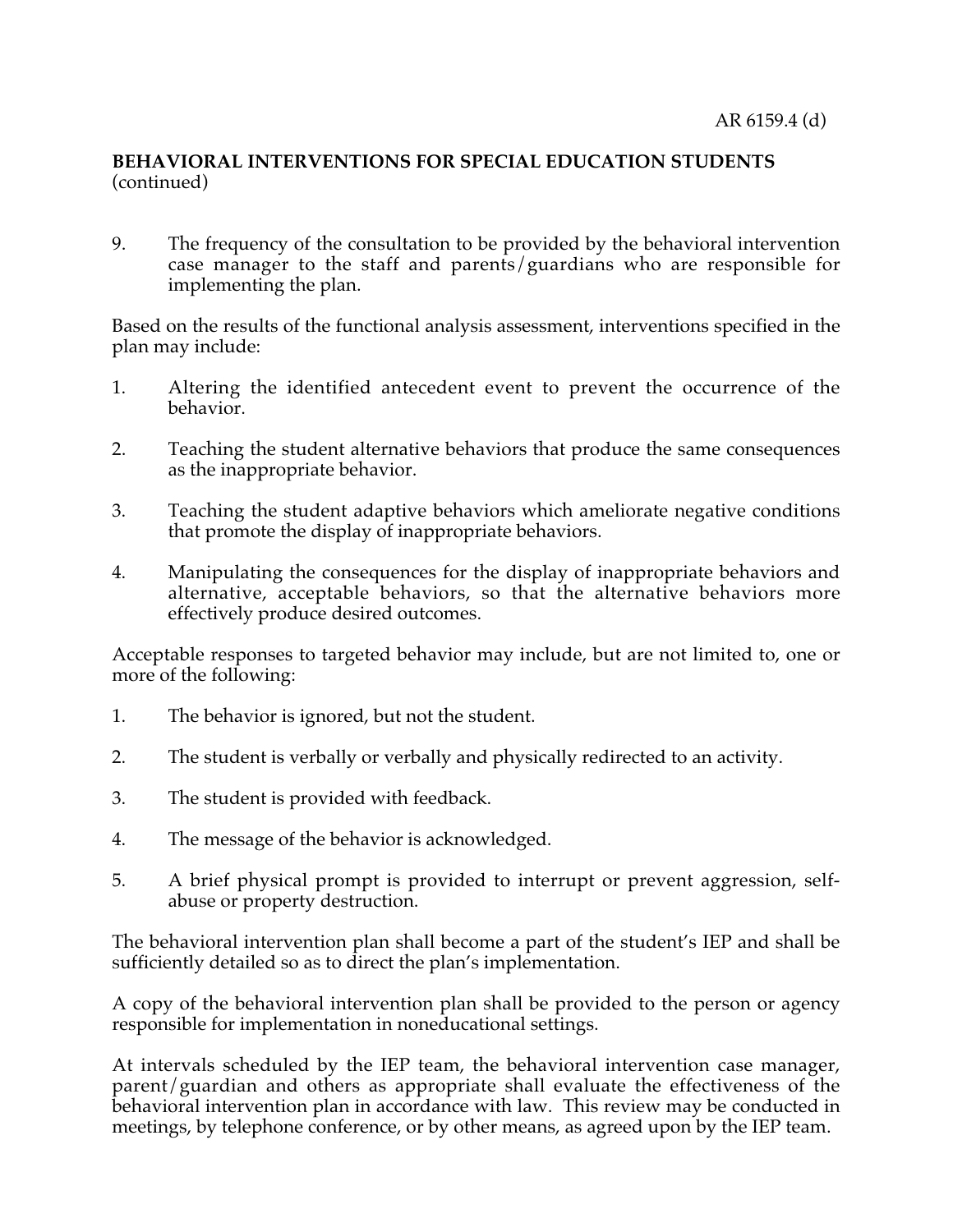If the IEP team determines that changes in the behavioral intervention plan are necessary, the teacher and behavioral intervention case manager shall conduct additional functional analysis assessments and, based on the outcomes, propose changes to the plan.

The parent/guardian and the behavioral intervention case manager or qualified designee may make minor modifications without an IEP team meeting. The parent/guardian shall be notified of the need for modification and shall be able to review the existing program evaluation data prior to implementing the modification. Parents/guardians shall be informed of their right to question any modification to the plan through the IEP procedures.

The IEP team also may include in the plan contingency schedules for altering specified procedures, their frequency or their duration, without reconvening the IEP team.

#### **Emergency Interventions**

Emergency interventions not specified in a student's behavioral intervention plan shall be used only when necessary to control unpredictable, spontaneous behavior which poses clear and present danger of serious physical harm to the student or others and which cannot be immediately prevented by a response less restrictive than the temporary application of a technique used to contain the behavior. Emergency interventions shall not be used as a substitute for systematic behavioral intervention plans.

Only emergency interventions approved by the SELPA may be used. No emergency intervention shall be used for longer than is necessary to contain the behavior. Upon prolonged use of an emergency intervention, staff shall seek assistance of the principal or law enforcement agency, as applicable to the situation.

Parents/guardians shall be notified within one school day whenever emergency intervention is used or serious property damage occurs. A behavior emergency report shall immediately be completed, kept in the student's file, and forwarded to the Superintendent or designee for review. This report shall include:

- 1. The name and age of the student.
- 2. The setting and location of the incident.
- 3. The name of the staff or other persons involved.
- 4. A description of the incident and the emergency intervention used.
- 5. A statement of whether the student is currently engaged in a systematic behavioral intervention plan.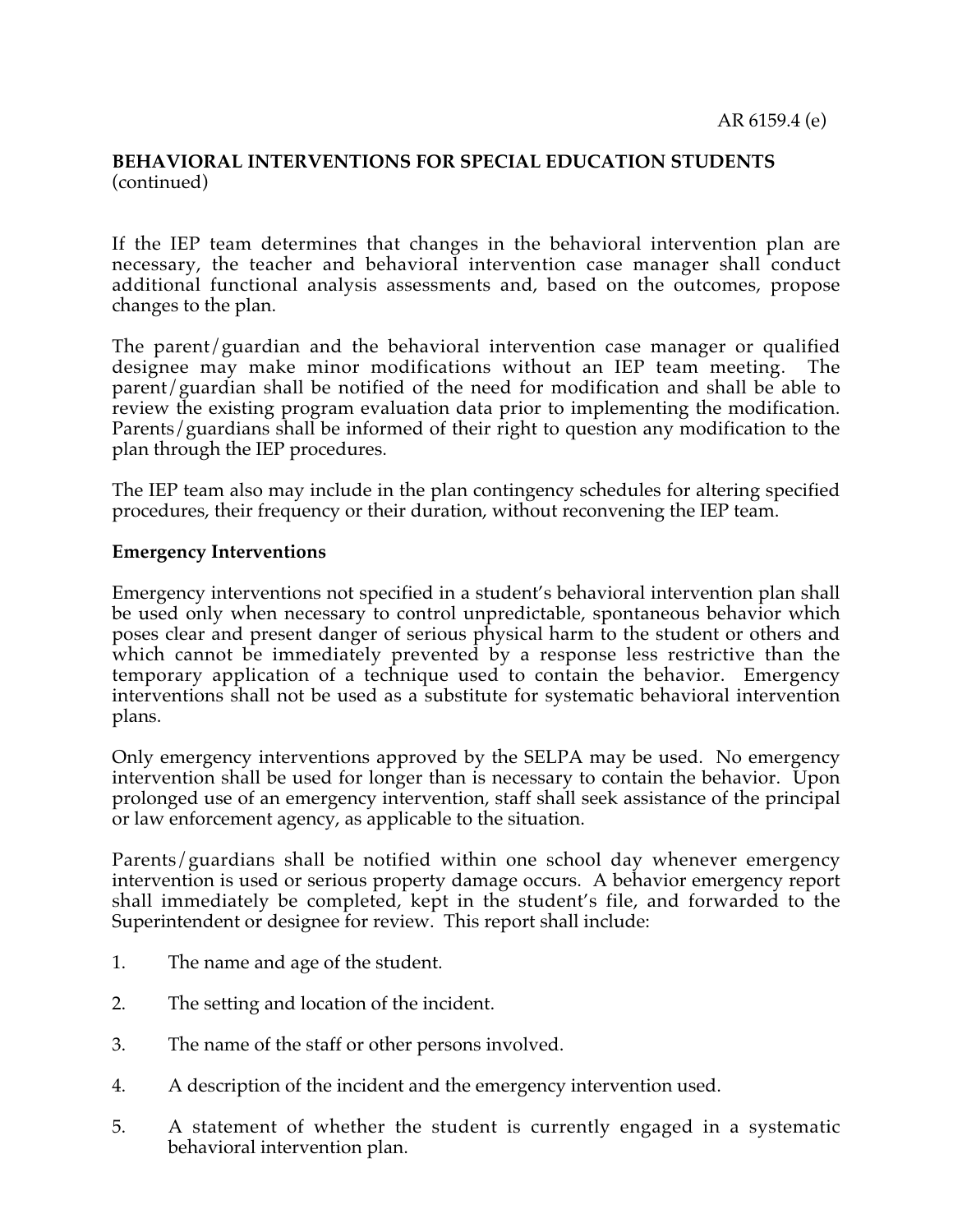6. Details of any injuries sustained by students or others, including staff, as a result of the incident.

If the behavior emergency report is for a student who does not have a behavioral intervention plan, the Superintendent or designee shall, within two days, schedule an IEP team meeting to review the emergency report, determine the necessity for a functional analysis assessment, and determine the necessity for an interim behavioral intervention plan. The IEP team shall document the reasons for not conducting an assessment and/or not developing an interim plan.

If the behavior emergency report is for a student who has a behavioral intervention plan, any incident involving a previously unseen serious behavior problem or where a previously designed intervention is not effective, shall be referred to the IEP team. The IEP team shall review the incident and determine whether the student's plan needs to be modified.

# **Prohibited Interventions**

The district prohibits any use of the following:

- 1. Any intervention designed or likely to cause physical pain.
- 2. Releasing noxious, toxic or otherwise unpleasant sprays, mists or substances near the student's face.
- 3. Any intervention that denies adequate sleep, food, water, shelter, bedding, physical comfort or access to the bathroom.
- 4. Any intervention that subjects the student to verbal abuse, ridicule, humiliation or excessive emotional trauma.
- 5. Use of any material or objects which simultaneously immobilize all hands and feet, except that prone containment or similar techniques may be used by trained staff as a limited emergency intervention.
- 6. Locked seclusion, unless in a facility otherwise licensed or permitted by law to use a locked room.
- 7. Any intervention that precludes adequate supervision of the student.
- 8. Any intervention that deprives the student of one or more of her/her senses.
- 9. Force exceeding what is reasonable and necessary under the circumstances.